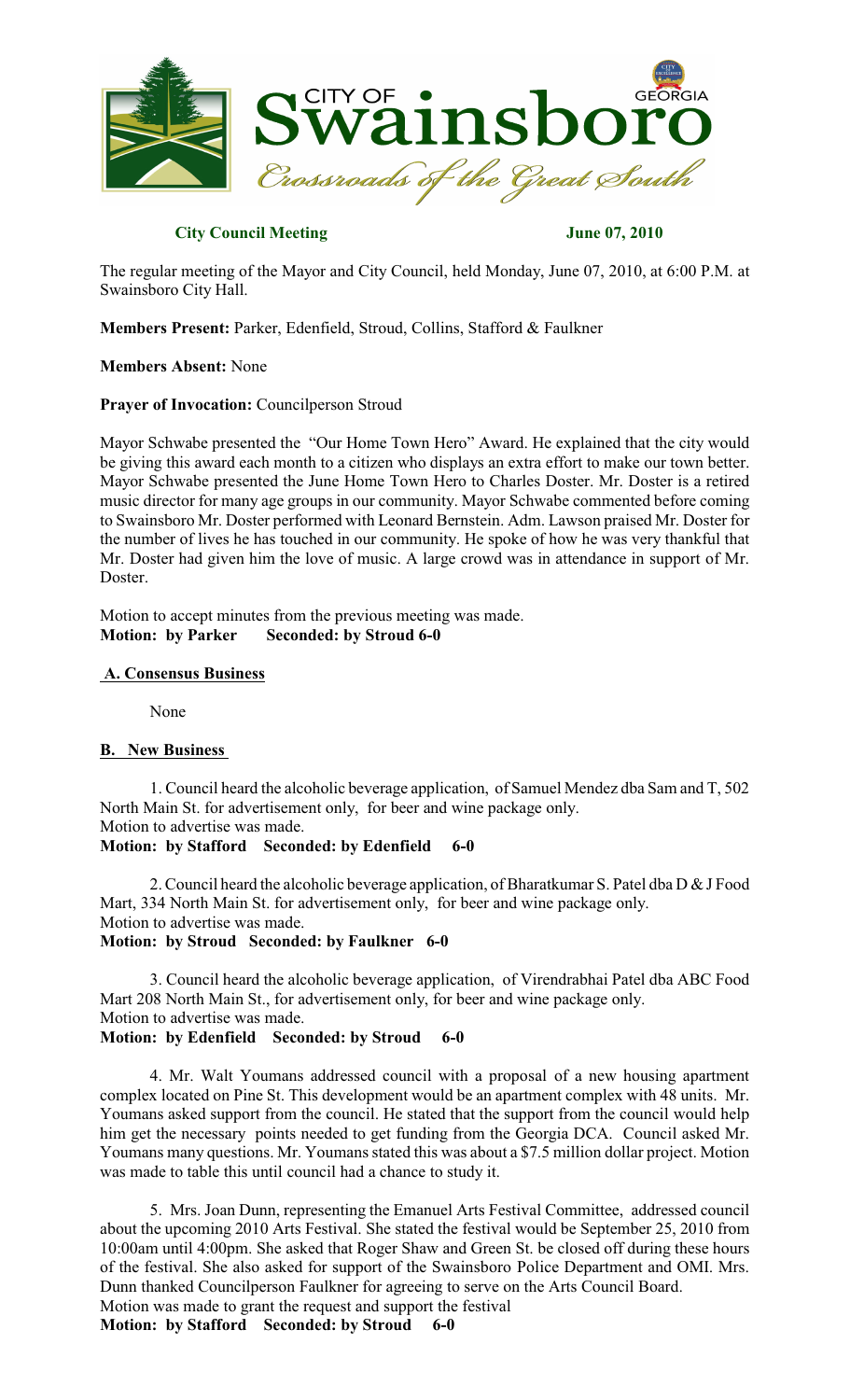Mrs. Dunn invited the council to the next Arts Council Board meeting at East Georgia College.

6. Council heard the reading of an amendment to the City Ordinances Section 62 Offenses and Miscellaneous Provisions to require a permit to solicit funds on the public streets of Swainsboro. This was the first reading of the proposed ordinance change. Motion was made to approve the ordinance for consideration.

#### **Motion: by Faulkner Seconded: by Parker 6-0**

7. Mr. Robbie Addaway, representing AllGreen Services, presented a proposal to council to take over the Swainsboro Recycle Center. Council had many questions on the proposal and wanted more time to study the options. Mayor Schwabe formed a committee of Councilperson Collins, Chair, Councilperson Edenfield, Mayor Pro Tem Parker, and himself to study the proposal and bring council some options on the center.

8. Adm. Lawson presented the Emanuel County Work Detail renewal contract for the 2011 year. He stated that the contract was the same as the 2010 contract and this was the detail that the city and OMI shared. He reported that he had spoken with Mike Connolly with OMI and they are in favor of renewing the contract.

Motion was made to renew the contract for the 2011 year. **Motion: by Parker Seconded: by Stroud 6-0**

9. Adm. Lawson presented the Treutlen County Work Detail contract for the 2011 year. He stated that the contract was the same as the 2010 contract. This was the detail that was at the Recycle Center. Mayor Schwabe stated that the volume of material at the Recycle Center has fallen off to the point that is was not economically feasible to fund this detail any more. He stated that the detail was helpful in many areas to the city but the city had to cut back on some things and this could be one of those areas.

Motion was made not to renew the contract.

### **Motion: by Stafford Seconded: by Edenfield 6-0**

Mayor Schwabe then reminded the recycle committee they had to come up with some other way to run the recycle center now.

#### **C. Old Business**

1. Council heard the request for alcoholic beverage application from James Matthew Glisson dba C J's located at 112 Central St. for beer and wine consumption on the premises. Motion was made to grant application.

## **Motion: by Stafford Seconded: by Faulkner 6-0**

2. Council heard the second reading of the "Community Redevelopment Tax Incentive Program" . This program is designed to tax blighted property at an increased rate.

## **D. Committee Reports**

**Police:** Councilperson Stafford presented the Police Report.

Councilperson Faulkner asked Police Chief Ellison if he was aware of the events of July Forth. She stated they usually have a car show at the Omega Club and block the streets so traffic can not flow through that area. He stated he will bring this to the attention of the department and they will be ready.

#### **Building and Safety:** No Report.

**Executive:** No Report

**Public Works:** Councilperson Collins reported everything routine.

**Recycle:** Councilperson Collins reported everything was covered in the meeting.

**Fire :** Mayor Pro-Tem Parker reported everything routine.

He reported that the SPLASH Program would be forth coming and he would report a schedule to the council at the next meeting.

**Recreation:** Councilperson Stroud reported everything routine.

**Airport:** Mayor Schwabe had no report.